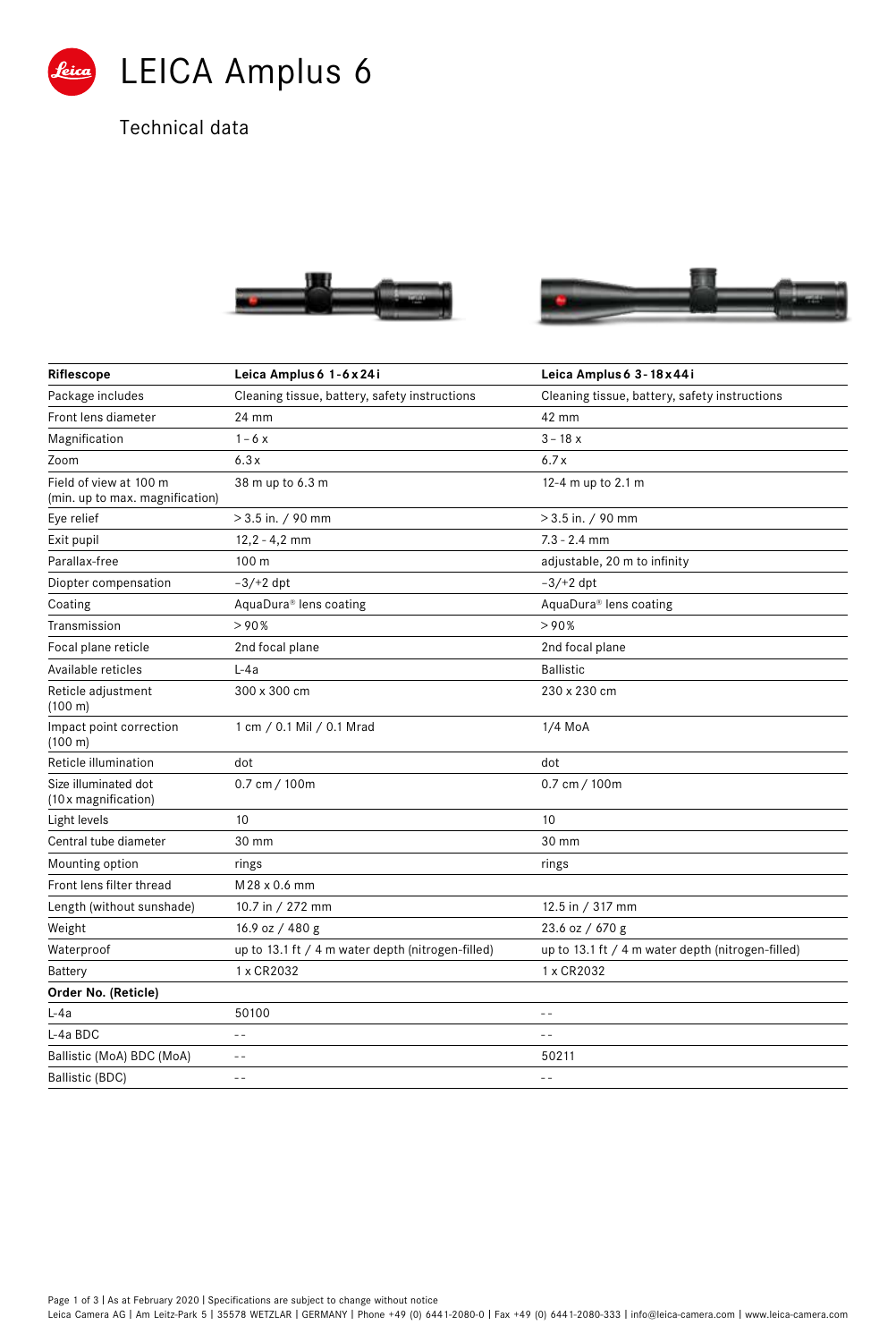

Technical data





| Riflescope                                                | Leica Amplus 6 2.5 - 15 x 50i                     | Leica Amplus 6 2.5 - 15 x 56i                     |  |
|-----------------------------------------------------------|---------------------------------------------------|---------------------------------------------------|--|
| Package includes                                          | Cleaning tissue, battery, safety instructions     | Cleaning tissue, battery, safety instructions     |  |
| Front lens diameter                                       | 50 mm                                             | 56 mm                                             |  |
| Magnification                                             | $2,5 - 15x$                                       | $2,5 - 15x$                                       |  |
| Zoom                                                      | 6 x                                               | 6 x                                               |  |
| Field of view at 100 m<br>(min. up to max. magnification) | 15 m up to 2.8 m                                  | 14.8 m up to 2.5 m                                |  |
| Eye relief                                                | $>$ 3.54 in. / $>$ 90 mm                          | $>$ 3.54 in. / $>$ 90 mm                          |  |
| Exit pupil                                                | $11.6 - 3.4$ mm                                   | $11.6 - 3.7$ mm                                   |  |
| Parallax-free                                             | adjustable, 20 m to infinity                      | adjustable, 21.9 yds / 20 m to infinity           |  |
| Diopter compensation                                      | $-3/+2$ dpt                                       | $-3/+2$ dpt                                       |  |
| Coating                                                   | AquaDura® lens coating                            | AquaDura® lens coating                            |  |
| Transmission                                              | >90%                                              | >90%                                              |  |
| Focal plane reticle                                       | 2nd focal plane                                   | 2nd focal plane                                   |  |
| Available reticles                                        | L-4a, Ballistic                                   | L-4a, Ballistic                                   |  |
| Reticle adjustment<br>(100 m)                             | 150 x 150 cm                                      | 180 x 180 cm                                      |  |
| Impact point correction<br>(100 m)                        | 1 cm / 0,1 Mil / 0.1 Mrad                         | 1 cm / 0,1 Mil / 0.1 Mrad                         |  |
| Reticle illumination                                      | dot                                               | dot                                               |  |
| Size illuminated dot<br>(10 x magnification)              | 0.7 cm / 100m                                     | 0.7 cm / 100m                                     |  |
| Light levels                                              | 10                                                | 10                                                |  |
| Central tube diameter                                     | 30 mm                                             | 30 mm                                             |  |
| Mounting option                                           | rings                                             | rings                                             |  |
| Front lens filter thread                                  | M 58 x 0.6 mm                                     | M62 x 0.6 mm                                      |  |
| Length (without sunshade)                                 | 14.9 in / 380 mm                                  | 14.9 in / 380 mm                                  |  |
| Weight                                                    | 24.7 oz / 700 g                                   | 28.7 oz / 730 g                                   |  |
| Waterproof                                                | up to 13.1 ft / 4 m water depth (nitrogen-filled) | up to 13.1 ft / 4 m water depth (nitrogen-filled) |  |
| <b>Battery</b>                                            | 1 x CR2032                                        | 1 x CR2032                                        |  |
| Order No. (Reticle)                                       |                                                   |                                                   |  |
| L-4a                                                      | 50300                                             | 50400                                             |  |
| L-4a BDC                                                  | 50310                                             | 50410                                             |  |
| Ballistic (MoA) BDC (MoA)                                 | $ -$                                              |                                                   |  |
| <b>Ballistic (BDC)</b>                                    | 50311                                             | 50411                                             |  |

Page 2 of 3 | As at February 2020 | Specifications are subject to change without notice

Leica Camera AG I Am Leitz-Park 5 I 35578 WETZLAR I GERMANY I Phone +49 (0) 6441-2080-0 I Fax +49 (0) 6441-2080-333 I info@leica-camera.com I www.leica-camera.com